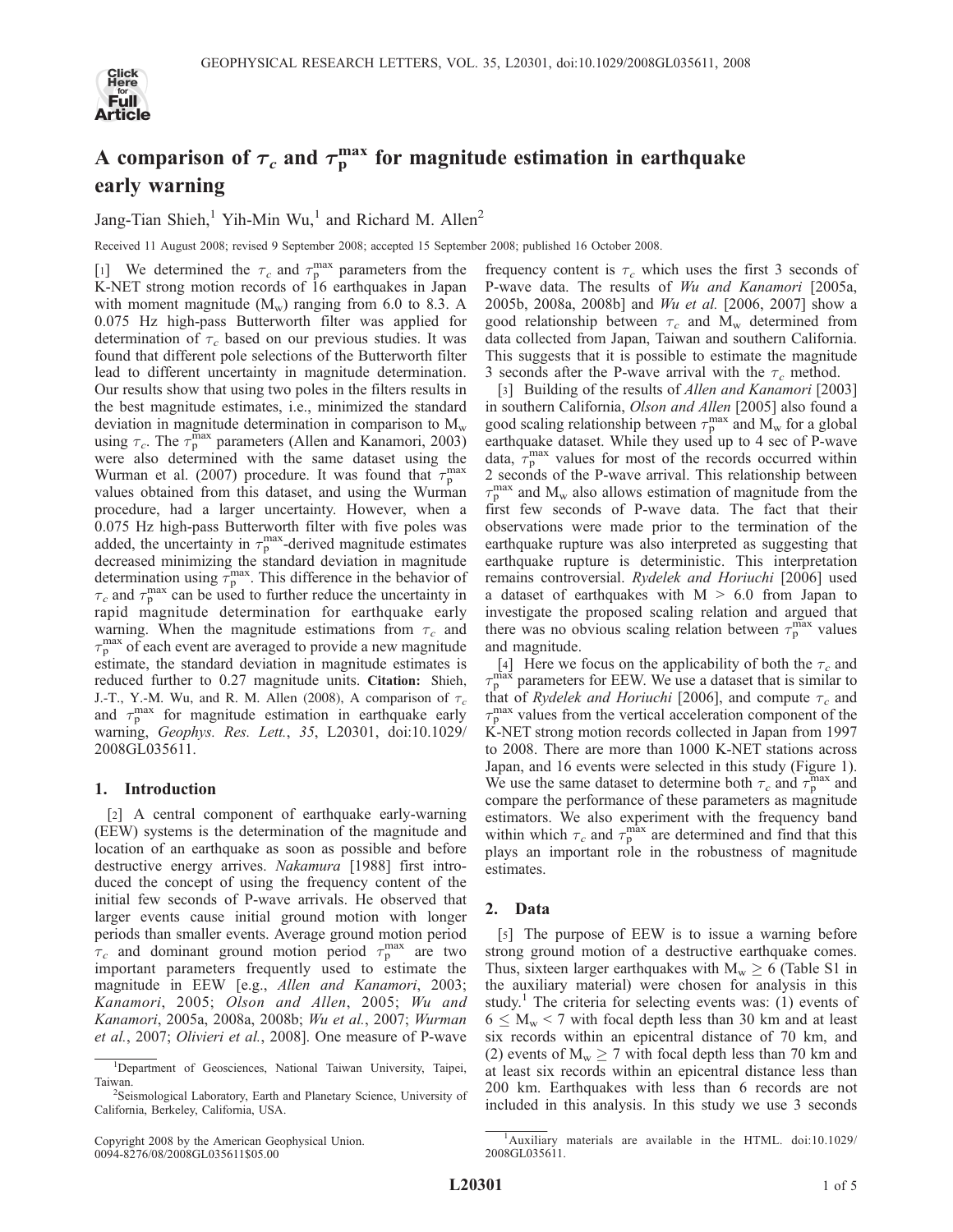

Figure 1. Epicenter distribution of events (grey stars) used in this study. Small squares show the locations of K-NET stations.

of data in our determination of  $\tau_c$  and  $\tau_p^{\text{max}}$ . Given that it is not possible to determine periods greater than  $\sim$ 12 seconds, i.e., our 3 second data window constitutes  $\frac{1}{4}$  of the wavelength, we apply a 0.075 Hz high-pass filter, and also discard any observations greater than 10 seconds period. Considering the purpose of EEW in this study, for each event, we use the averaged value from the six waveform records with valid  $\tau_c$  or  $\tau_p^{\text{max}}$  nearest to the epicenter.

#### 3. The  $\tau_c$  Method

[6]  $\tau_c$  is a measure of the average period of ground motion within some specified time window. It was first introduced by Kanamori [2005] and is a modified version of the method originally developed by Nakamura [1988]. The period parameter  $\tau_c$  is calculated from the first several seconds of P-wave data as follows:

$$
\tau_c = 2\pi/\sqrt{\left[\int_0^{t_0} \dot{u}^2(t)dt\right]}/\left[\int_0^{t_0} u^2(t)dt\right] \tag{1}
$$

where  $u$  is the high-pass filtered displacement of the vertical component ground motion and  $\dot{u}$  is the velocity differentiated from u. Following a series of studies [Wu and Kananmori, 2005a, 2005b, 2008a, 2008b; Wu et al., 2006, 2007], the waveforms have a 0.075 Hz high-pass Butterworth filter applied to the velocity component during the procedure of  $\tau_c$  determination (see Text S1, section S1a). A 3 seconds time window starting from first P-wave arrival is set to determine the  $\tau_c$  in this study, i.e.,  $\tau_0$  in equation (1) is set as 3 seconds after the P-wave arrival.

[7] In order to study the effect of different numbers of poles in the 0.075 Hz high-pass Butterworth filter, we tested filters with 1 through 6 poles (Figure S1 shows amplitude response curves) and examined the relationship between  $\tau_c$ and M<sub>W</sub>. We average the  $\tau_c$  values from the six closest waveform records to each event and determined the linear relation between  $M_w$  and the averaged  $\tau_c$  values using leastsquares. Figure 2 shows the results of applying filters with 2 and 5 poles. Generally, the  $\tau_c$  values with a small number of poles have larger slope versus  $M_W$ , which is good for magnitude estimation, but they also have a larger scatter (Figure 2a). A larger number of poles results in a smaller slope versus  $M_W$ , but with a smaller scatter (Figure 2b).

## 4. The  $\tau_{\rm p}^{\rm max}$  Method

[8]  $\tau_p^{\text{max}}$  was introduced by Allen and Kanamori [2003] (in which it is called  $T_p$ ) and was applied to a global seismic



**Figure 2.** The  $\tau_c$  estimated with (a) two poles and (b) five poles. A 0.075 Hz high-pass Butterworth filter was applied. Open diamonds represent the  $\tau_c$  of each record, and solid circles represent the averaged  $\tau_c$  values from records of the same events. Solid line shows the least-squares fit and the two dashed lines show the range of one standard deviation.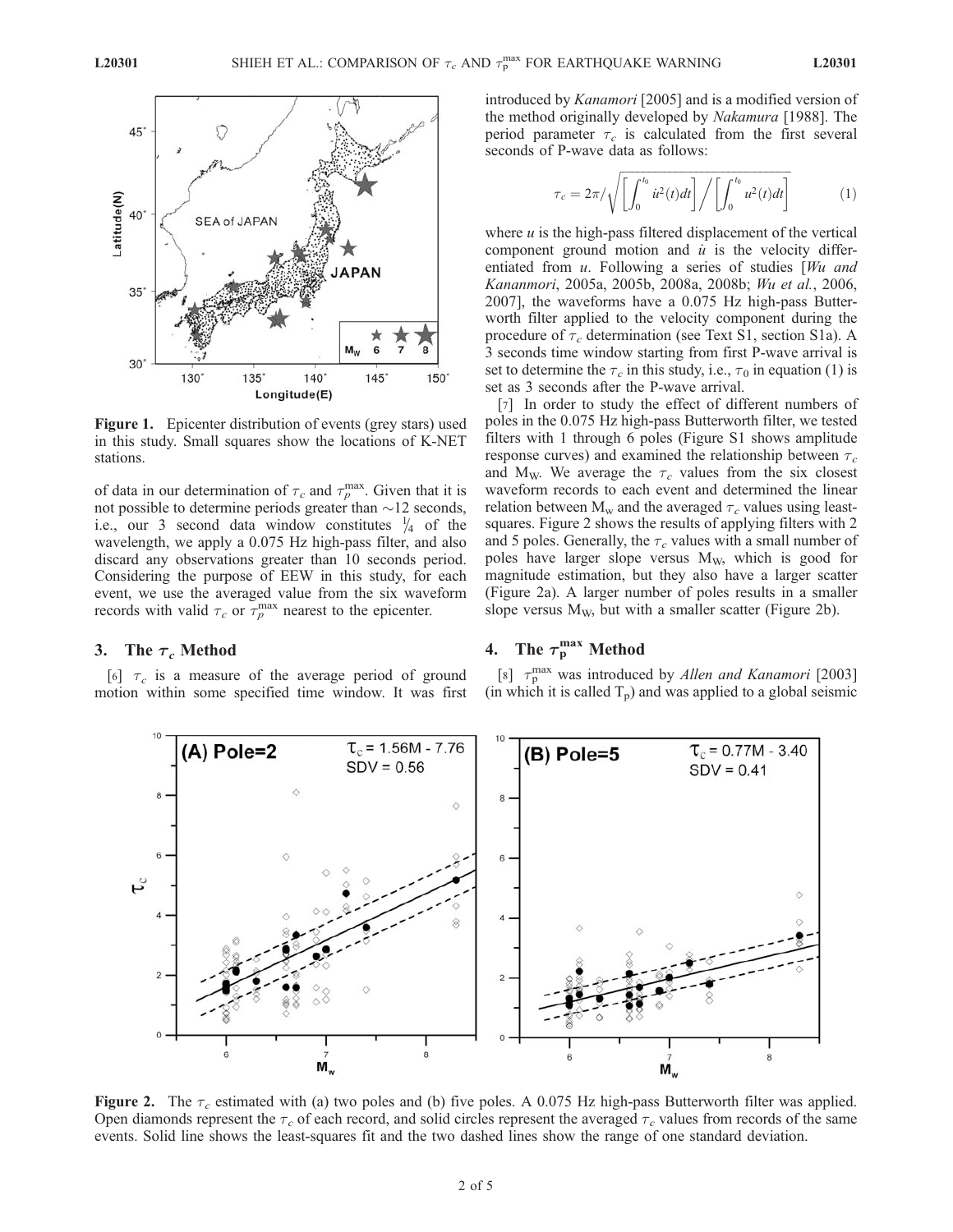

Figure 3. The  $\tau_p^{\text{max}}$  estimated (a) by the original method of *Allen and Kanamori* [2003] and (b) by adding a five pole high-pass Butterworth filter at 0.075 Hz. Open diamonds represent the  $\tau_p^{\text{max}}$  values of each record, and solid circles represent the average  $\tau_p^{\text{max}}$  values from records of the same events. Solid line shows the least-squares fit and the two dashed

dataset by Olson and Allen [2005]. It is nearly identical to the original concept proposed by Nakamura [1988]. While the purpose of  $\tau_p^{\text{max}}$  is the same as for  $\tau_c$  in that it is a measure of frequency content, the approach is quite different.  $\tau_c$  is determined by selecting a specific time window, 3 seconds in this case, and measuring the frequency content of the entire selected window.  $\tau_p$  is a timeseries determined recursively and continuously from the seismic waveform. As such  $\tau_p$  at any given time contains information about the frequency content of the entire waveform up to the given point in time, though the contribution of a given waveform segment decreases with time. This makes  $\tau_p^{\text{max}}$  a dominant period parameter of ground motion while  $\tau_c$  is an average period parameter.  $\overline{\tau}_{p}^{\text{max}}$  is also a ratio of the velocity and acceleration signals, while  $\tau_c$  is the ratio of displacement and velocity signals.

[9] The parameter  $\tau_p$  is computed by

$$
\tau_i^p\!=2\pi\sqrt{\frac{X_i}{D_i}}
$$

where  $X_i = \alpha X_{i-1} + x_i^2$ 

and 
$$
D_i = \alpha D_{i-1} + \left(\frac{dx}{dt}\right)_i^2
$$
 (2)

 $x_i$  is the velocity signal to which both high- and lowpass filters have been applied [Wurman et al., 2007] (see Text S1, section S1b) and  $\alpha$  is a smoothing constant which is set as 0.99 in this study. It is  $\alpha$  that determines how quickly the contribution of a given segment of the time series to  $\tau_p$  decreases with time.  $\tau_p$  is computed at every time step and the maximum value,  $\tau_p^{\text{max}}$ , within some time window is chosen to be the parameter used to estimate magnitude for EEW. In this study the time window used

was 3 seconds for similarity with  $\tau_c$ .  $\tau_p^{\text{max}}$  is therefore the maximum value of  $\tau_p$  within 3 seconds of the P-wave arrival.  $\tau_p^{\text{max}}$  is selected from the time window starting at 0.05s rather than from 0.00s because of the recursive nature of the  $\tau_p$  calculation as discussed by Olson and Allen [2005]. As with the  $\tau_c$  vs. M<sub>w</sub> relations in this study, the linear relation is shown by the least-squares fit between  $M_w$ and averaged values of  $\tau_p^{\text{max}}$  from the same six records for each earthquake.

[10] Figure 3a shows  $\tau_p^{\text{max}}$  values for the 16 earthquakes in this study. While  $\tau_p^{\text{max}}$  increases with  $M_w$ , there is a large scatter in individual station observations for several of the smallest events resulting in the larger averaged  $\tau_p^{\text{max}}$  values than for the larger events. This scatter is likely attributed to processing problems for smaller signal-to-noise ratio waveforms. Using the appropriate filter reduces the scatter. As with  $\tau_c$ , we tried to apply a high-pass Butterworth filter at 0.075 Hz in the  $\tau_p^{\text{max}}$  calculation. Figure 3b shows  $\tau_p^{\text{max}}$ when five poles are used. This has the effect of narrowing the frequency band included in the  $\tau_p^{\text{max}}$  calculation. The standard deviation of least-squares fitting of  $\tau_{p}^{\max}$  versus  $M_W$  decreases from 0.48 to 0.22 with the application of this filter.

#### 5. Discussion and Conclusions

[11] The present study demonstrates that the filter application plays an important role in the calculation of  $\tau_c$  and  $\tau_{\rm p}^{\rm max}$ . In order to determine the best pole setting for the 0.075 Hz high-pass filter, relationships of  $\tau_c$  and  $\tau_p^{\text{max}}$ versus  $M_w$  were analyzed by least-squares fitting for pole values from 1 to 6. In the EEW application, we use the equation of least-squares fitting of  $\tau_c$  or  $\tau_p^{\text{max}}$  to estimate magnitude of an event. Since the purpose of these methods is to estimate the magnitude, standard deviations of estimated magnitude were used as the index to compare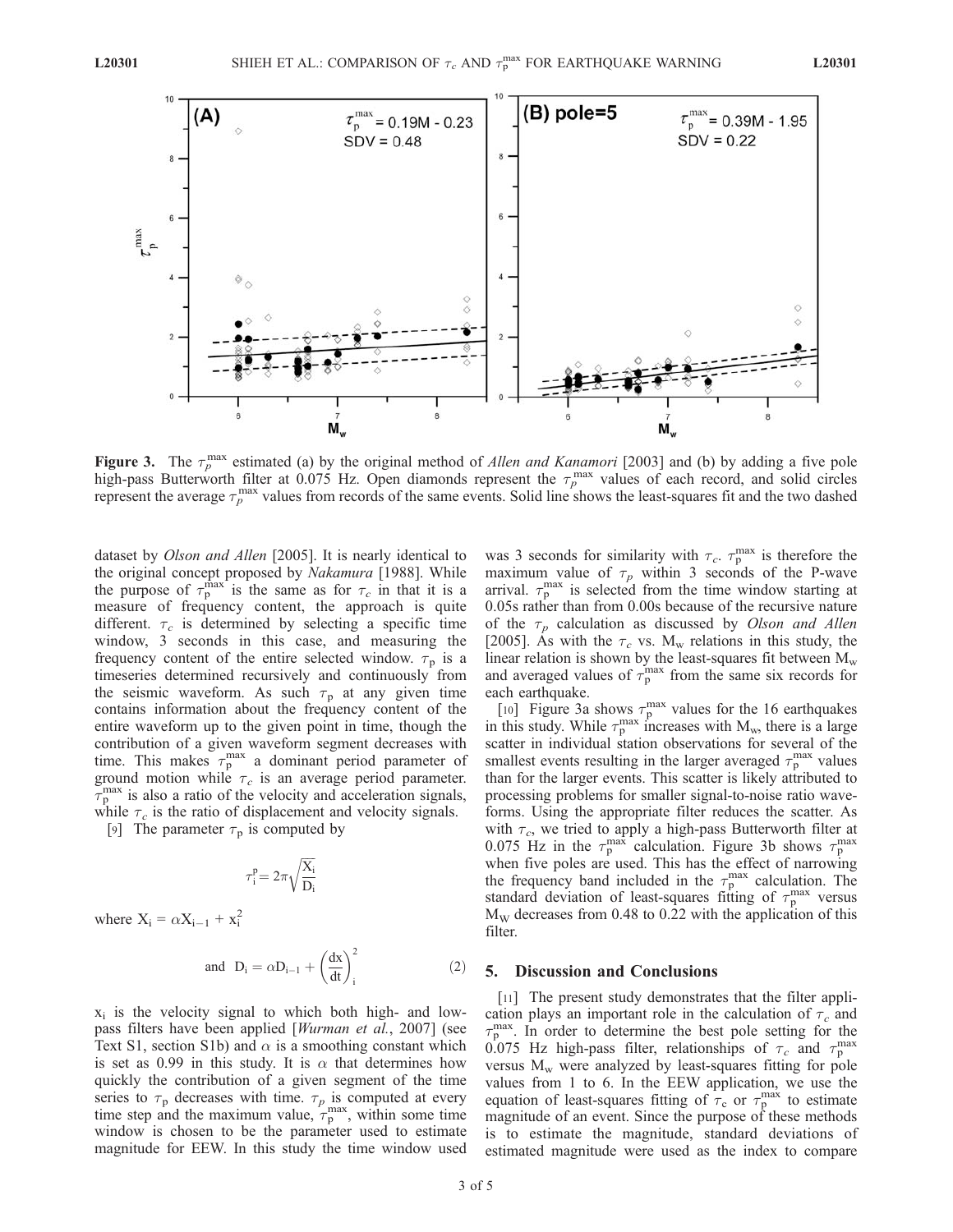

Figure 4. Standard deviations in magnitude estimation using  $\tau_c$  and  $\tau_p^{\text{max}}$  for different numbers of poles in the 0.075 Hz high-pass Butterworth filter.

results of different pole values. As shown in Figure 4 the best magnitude estimates are obtained from  $\tau_c$  when the number of poles equals 2, which results in a standard deviation of 0.36 in the magnitude estimation. For  $\tau_p^{\text{max}}$ , 5 poles had the best result in magnitude estimation resulting in a standard deviation of 0.56. Without the 0.075 Hz highpass filter the standard deviation in the magnitude estimate from  $\tau_{\rm p}^{\rm max}$  is 2.48.

[12] Based on this result,  $\tau_c$  approach seems more robust than  $\tau_p^{\text{max}}$ . However, these two parameters are based on the same concept from *Nakamura* [1988]. For the  $\tau_c$  calculation, a three seconds window after P arrival is used, while the  $\tau_p$  calculation is recursive. Thus, the  $\tau_p$  value may be influenced by signals before P arrival. To abate this influence, we calculated  $\tau_p$  by setting waveform values to zero prior to 0.05 seconds after the P-wave arrival.  $\tau_p^{\text{max}}$  was then determined from the  $\tau_p$  timeseries up to 3 seconds after P-wave arrival. A 0.075Hz high-pass Butterworth filter with 5 poles was also applied. Figure 5 shows the  $\tau_p^{\text{max}}$  results. The uncertainty in magnitude estimation is decreased resulting in a standard deviation in the magnitude estimate of 0.40. This uncertainty is essentially the same as the uncertainty from the  $\tau_c$  method.

[13] These tests have shown the importance of filter application in the calculation of  $\tau_c$  and  $\tau_p^{\text{max}}$ . We find that adding a 0.075 Hz high-pass Butterworth filter with a sharp cutoff in frequency (5 poles) is optimal for  $\tau_p^{\text{max}}$  analysis enhancing the relationship between  $\tau_p^{\text{max}}$  and magnitude. For  $\tau_c$ , 2 poles have a best result in magnitude estimation. The different filter applications to  $\tau_p^{\text{max}}$  analysis results in a diversity of measurements that may be the cause of the controversy introduced by Rydelek and Horiuchi [2006]. While there is difference in the behavior of  $\tau_c$  and  $\tau_p^{\text{max}}$ , when the appropriate specific procedure is applied, both methods have good linear trends with  $M_w$ . This suggests that it may be useful to include both  $\tau_c$  and  $\tau_p^{\text{max}}$  in the estimation of magnitude in earthquake early warning systems. The magnitude estimates of  $\tau_c$  with two poles and  $\tau_{\rm p}^{\rm max}$  with five pole calculated from 0.05 seconds after P arrival could be averaged to provide a more robust magnitude estimate. This average magnitude estimation has a lower uncertainty than either  $\tau_c$  or  $\tau_p^{\text{max}}$  alone. The



Figure 5. The  $\tau_p^{\text{max}}$  estimated in the same way as Figure 3b, i.e., applying a five pole high-pass Butterworth filter at 0.075 Hz, but with the signals before 0.05s after the P-wave arrival set to zero. Hollow diamonds represent the  $\tau_p^{\text{max}}$  values of each record, and solid circles represent the average  $\tau_p^{\text{max}}$  values from records of the same events. Solid line shows the least-squares fit and the two dashed lines show the range of one standard deviation.